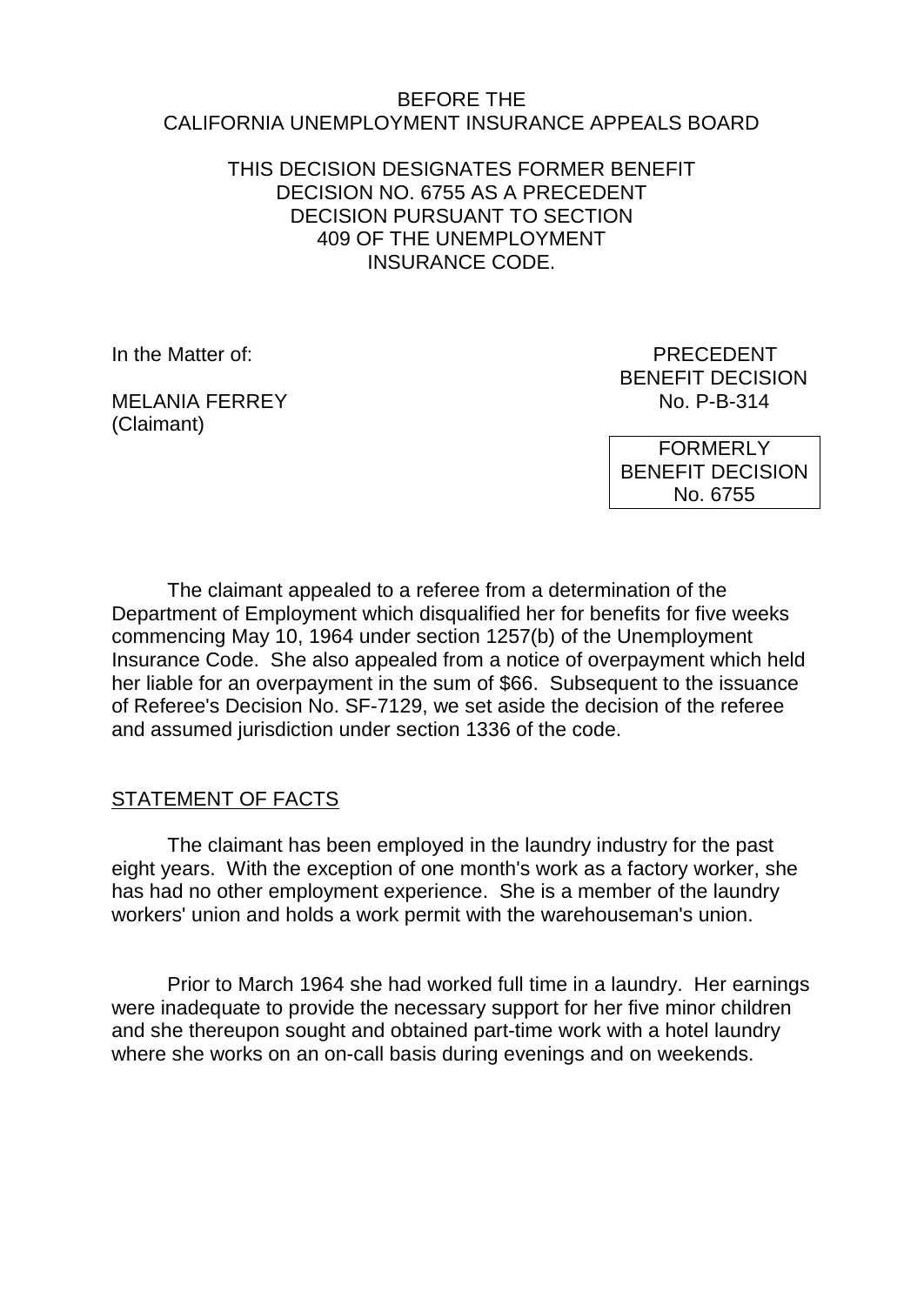The union which, has jurisdiction over the laundry industry in the San Francisco area has a policy prohibiting a member from working for two employers within their jurisdiction simultaneously. Upon being apprised of the union's policy, she resigned her full-time job with the laundry and obtained a work permit from the warehouseman's union which authorized her to seek and obtain work as a factory worker. This factory work commenced March 3 and terminated March 31, 1964 when she was laid off for lack of work. Although retaining her part-time job, she nevertheless registered for work and established a valid claim for benefits effective March 29, 1964.

When she first registered for work she was given an entry code as a domestic worker. She was given no work code as a factory worker due to the short period of time she had engaged in such work. During a subsequent interview she was recoded with the primary classification as laundry worker.

On May 14, 1964 she was interviewed by a representative of the placement section of the Department of Employment. A work opportunity in a laundry was made known to the claimant at that time. The claimant, however, explained to the placement officer that under union rules she was not permitted to work two jobs in the laundry field. She further explained that because of the necessity of added income she would not give up the additional earnings derived from the part-time job with the hotel. The referral was thereupon withheld from the claimant.

She continued to certify for benefits and was paid partial benefits totalling \$66 for the weeks ending May 16 and May 23, 1964. The evidence indicates that the benefit section of the department was aware of the claimant's refusal to apply for work on May 14, 1964 when it paid these benefits. Thereafter, on June 4, 1964, the department made its determination which held the claimant was disqualified for benefits for five weeks commencing May 10, 1964, and on June 8, 1964 issued a notice of overpayment assessing the claimant \$66 for benefits paid during a period of disqualification; specifically, the weeks ending May 16 and May 23, 1964.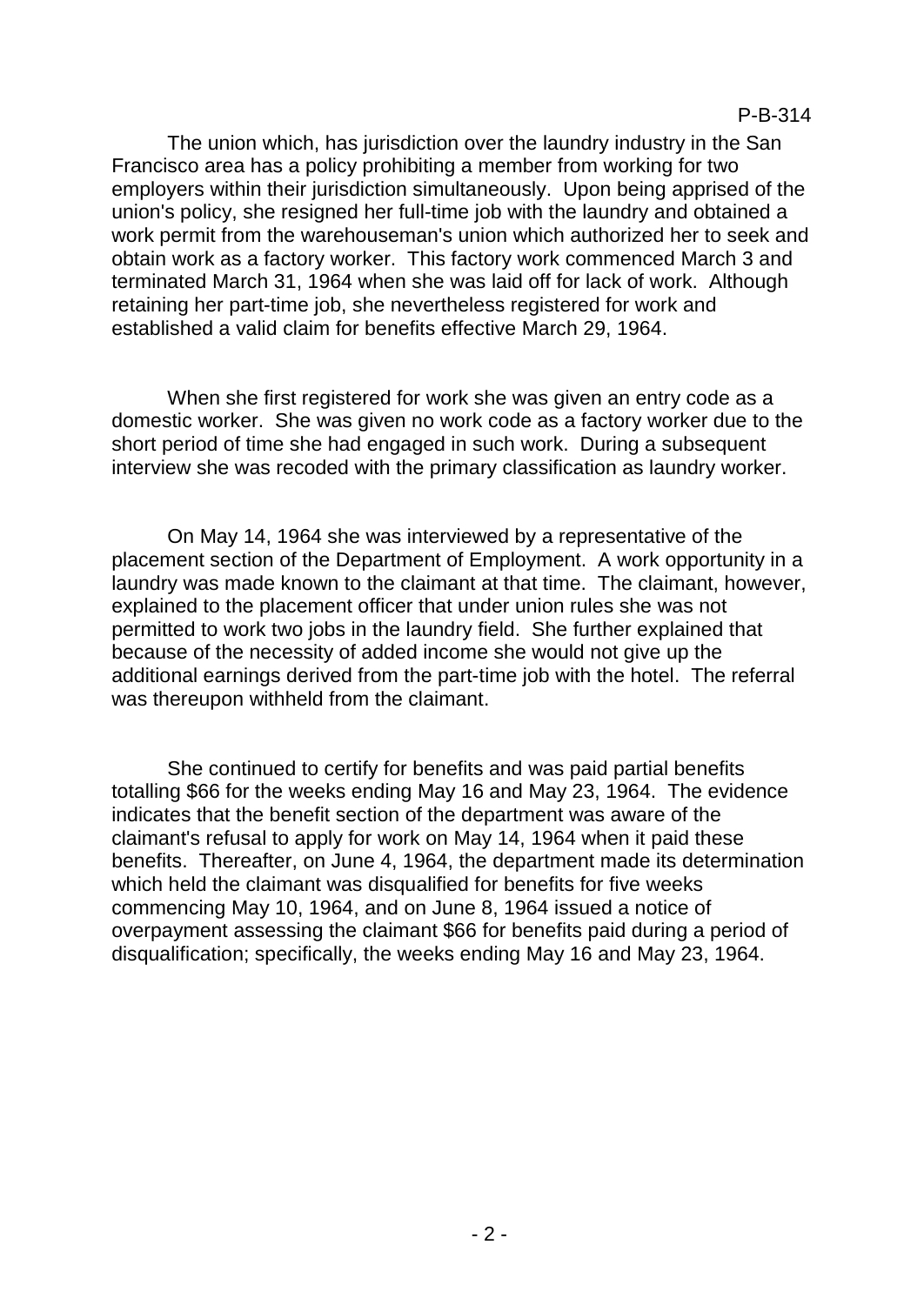All work in the laundry field in the San Francisco area is under a union jurisdiction and all placements for such work are obtained through the Department of Employment. The work opening which was made known to the claimant on May 14 provided a basic 40-hour week and paid union scale. It was a permanent, full-time job.

## REASONS FOR DECISION

Our initial concern must, of necessity, be directed towards the department's retrospective determination of June 4, 1964. In paying the claimant benefits for the weeks ending May 16 and May 23, 1964, the department, in effect, made a determination as to the claimant's eligibility for benefits at that time (Benefit Decision No. 5568). It would appear, therefore, that the determination disqualifying the claimant for benefits commencing May 10, 1964 was a redetermination made beyond the ten-day period provided under section 1332 of the code; at least as to the week ending May 16, 1964. However, in Benefit Decision No. 6748, we held that until a determination is issued in writing, the time limitation for making a redetermination does not commence to run. Therefore, the department was not precluded from reconsidering the claimant's eligibility on June 4, 1964.

Section 1257(b) of the Unemployment Insurance Code provides:

"1257. An individual is also disqualified for unemployment compensation benefits if:

\* \* \*

"(b) He, without good cause, refused to accept suitable employment when offered to him, or failed to apply for suitable employment when notified by a public employment office."

Section 1258 of the code defines suitable employment as being work in the individual's usual occupation or for which he is reasonably fitted, regardless of whether or not it is subject to the code.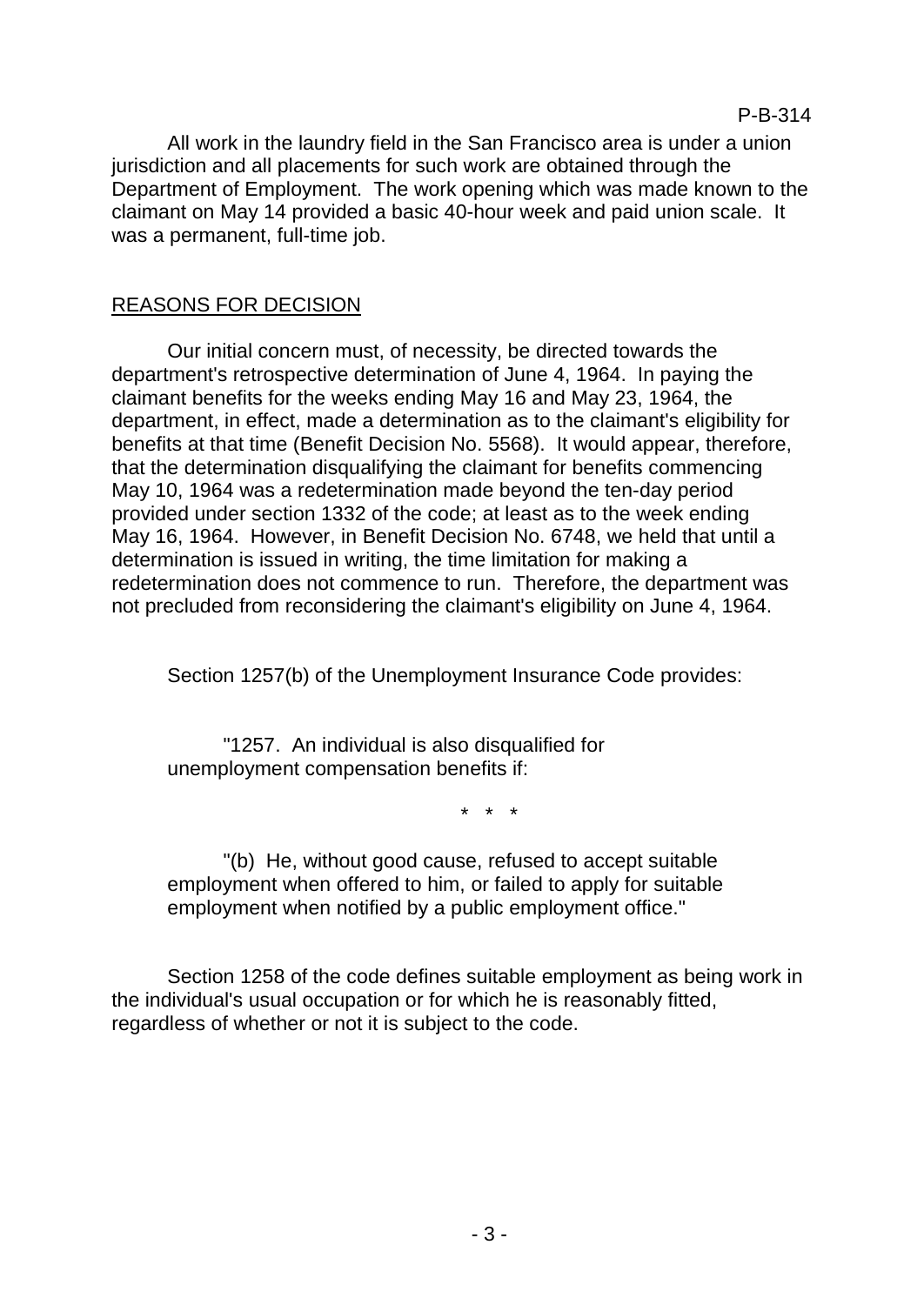The work opportunity made available to the claimant was work in the laundry field, an occupation pursued by her for at least eight years, and was a full-time, permanent job paying union scale. There is no question therefore, but that the work was suitable work for this claimant. While an actual referral was not made to the claimant, we held in Benefit Decisions Nos. 1527 and 6104 that the absence of a formal referral where the claimant has indicated an unwillingness to accept a work opportunity is immaterial in determining whether there has been a refusal of a referral to suitable employment.

The claimant herein indicated her inability to work two jobs concurrently and declined to give up her part-time work, precluding a referral by the department. The issue, therefore, is whether the claimant had good cause for her failure to apply for suitable work.

In Benefit Decision No. 5855 the claimant was working on a temporary part-time job for one week when she refused an offer of suitable employment because she did not want to work the night shift. She had also indicated that she was not interested in full-time work. The basic issue in the case was the availability of the claimant; however, we held that since the offer of work was made to the claimant while she was employed, she had good cause for refusing the offer. In arriving at our decision, we cited Benefit Decision No. 5707, wherein we had previously held that a claimant who is fully employed under a vacation status had good cause for refusing referrals to employment.

Section 1251 of the code provides that unemployment compensation benefits are payable from the Unemployment Fund to unemployed individuals eligible under Part 1, Division 1 of the code. Section 1252 of the code defines an unemployed individual in the following language:

"1252. An individual is 'unemployed' in any week during which he performs no services and with respect to which no wages are payable to him, or in any week of less than full-time work if the wages payable to him with respect to that week are less than his weekly benefit amount. . . ."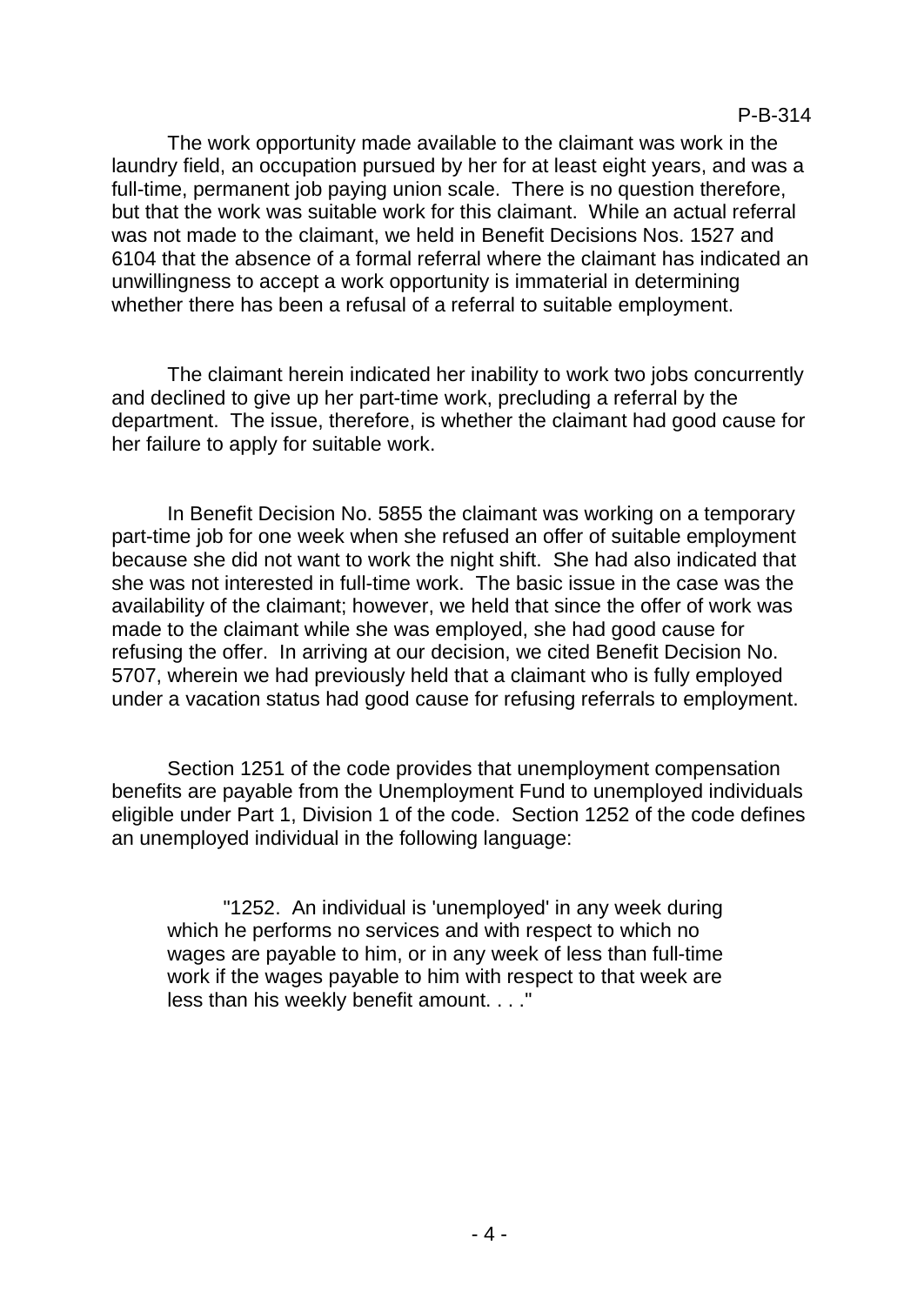It is clear that if a claimant is totally unemployed, and fails without good cause to apply for suitable work, the disqualifying provisions of section 1257(b) of the code are applicable. Similarly, a claimant who is employed on a part-time basis and who, during a particular week earns less than his weekly benefit amount, is an "unemployed individual" and is subject to the disqualifying provisions of section 1257(b).

In the instant case the claimant failed to apply for full-time suitable employment because she wished to retain her part-time employment. In our opinion, such refusal was without good cause and she was properly disqualified under section 1257(b) of the code. Insofar as Benefit Decision No. 5855 holds to the contrary with respect to the claimant's refusal of employment, it is overruled.

Section 1375 of the Unemployment Insurance Code provides:

"1375. Any person who is overpaid any amount as benefits under this part is liable for the amount overpaid unless:

"(a) The overpayment was not due to fraud, misrepresentation or willful nondisclosure on the part of the recipient, and

"(b) The overpayment was received without fault on the part of the recipient, and its recovery would be against equity and good conscience."

The claimant herein, having received benefits during a period of disqualification, has received benefits to which she was not entitled. We must concern ourselves, therefore, with the claimant's liability to repay such benefits.

In our opinion, the overpayment was not due to fraud, misrepresentation or willful nondisclosure on the part of the claimant; nor can we find that she was at fault. The department was aware of the fact that she had refused to apply for suitable employment when it paid the benefits in question. In our opinion, it would be against equity and good conscience to require the claimant to repay the overpaid benefits (Benefit Decision No. 6547).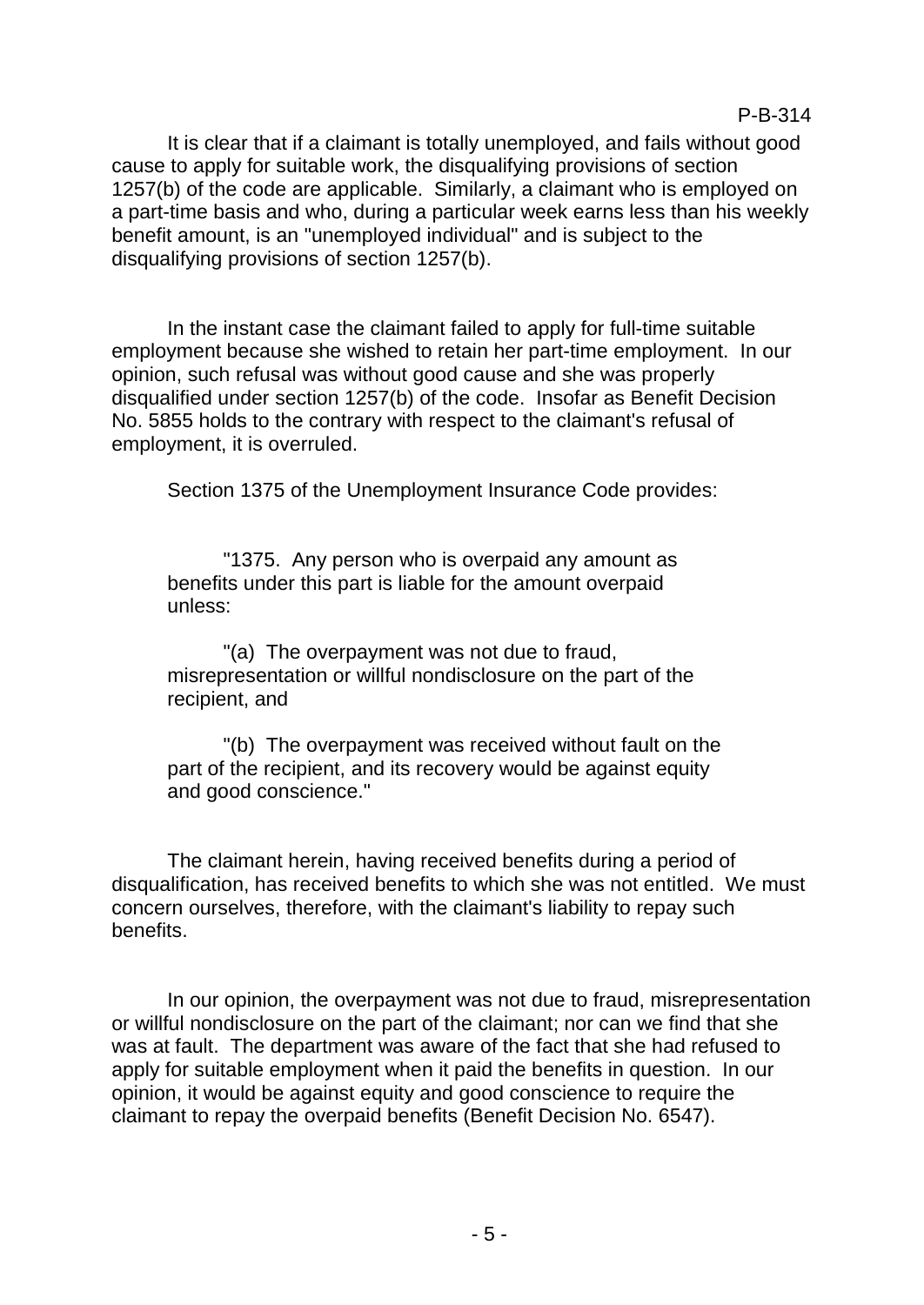## **DECISION**

The determination of the department is affirmed. The claimant is disqualified for benefits under section 1257 (b) of the code for five weeks commencing May 10, 1964 as provided by section 1260(b) of the code. The overpayment is waived.

Sacramento, California, October 1, 1964.

#### CALIFORNIA UNEMPLOYMENT INSURANCE APPEALS BOARD

GERALD P. MAHER, Chairman

LOWELL NELSON

NORMAN J. GATZERT